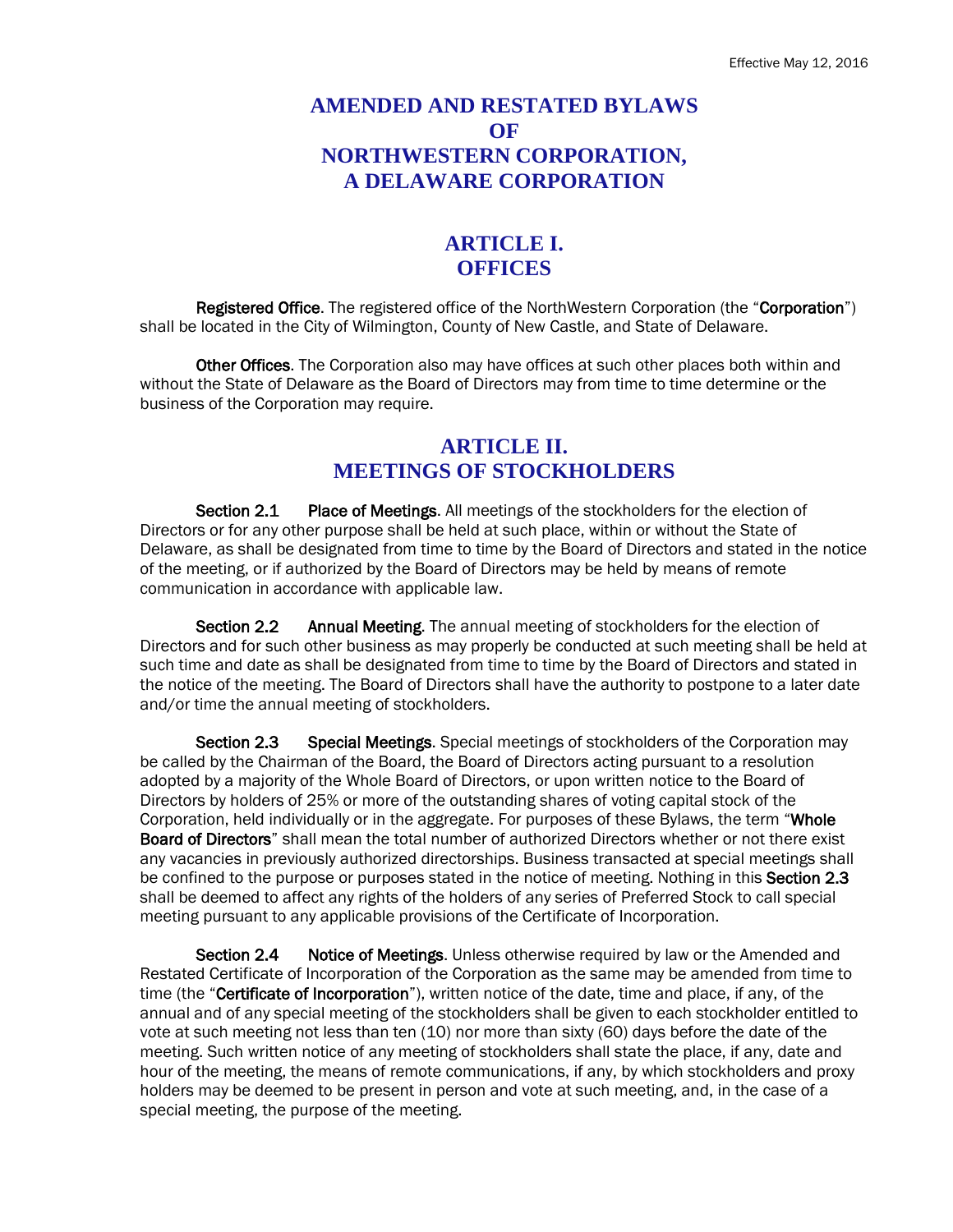Section 2.5 Manner of Giving Notice. Except as otherwise required by the Certificate of Incorporation or as otherwise provided herein, notices to stockholders shall be in writing and delivered personally or mailed to stockholders at their address appearing on the books of the Corporation. Notice to stockholders may be given by telegram, telecopier, telephone, facsimile or any other means of electronic transmission.

Section 2.6 Waiver of Notice. A written waiver of any notice, signed by a stockholder, whether before or after the time of the event for which notice is to be given, shall be deemed equivalent to the notice required to be given to such stockholder. Neither the business nor the purpose of any meeting need be specified in such a waiver. Attendance at any meeting shall constitute waiver of notice except attendance for the sole purpose of objecting to the timeliness of notice at the beginning of the meeting.

Section 2.7 Chairman and Secretary. The Chairman of the Board, or in the Chairman's absence the Chief Executive Officer, or in the Chief Executive Officer's absence the President, or in the President's absence the Chief Operating Officer, or in the Chief Operating Officer's absence a Vice President, or in the absence of a Vice President a chairman designated by the Board of Directors, shall preside over and act as chairman of the meeting of the stockholders. The Corporate Secretary, or an Assistant Corporate Secretary, of the Corporation shall act as secretary at all meetings of the stockholders, but in their absence, a secretary designated by the chairman of the meeting shall act as secretary of the meeting of the stockholders.

Section 2.8 Record Date. In order that the Corporation may determine the stockholders entitled to notice of or to vote at any meeting of stockholders or any adjournment thereof, the Board of Directors may fix a record date, which record date shall not precede the date upon which the resolution fixing the record date is adopted by the Board of Directors, and which record date, unless otherwise required by law, shall not be more than sixty (60) nor less than ten (10) days before the date of such meeting. If no record date is fixed by the Board of Directors, the record date for determining stockholders entitled to notice of or to vote at a meeting of stockholders shall be at the close of business on the day next preceding the day on which notice is given, or, if notice is waived, at the close of business on the day next preceding the day on which the meeting is held. A determination of stockholders of record entitled to notice of or to vote at a meeting of stockholders shall apply to any adjournment of the meeting; *provided, however,* that the Board of Directors may fix a new record date for the adjourned meeting.

Section 2.9 Persons Entitled to Vote. A complete list of stockholders entitled to vote at any meeting of stockholders, arranged in alphabetical order and showing the address of each such stockholder and the number of shares of capital stock registered in his or her name, shall be prepared and made by the officer who has charge of the stock ledger of the Corporation, at least ten (10) days before every meeting of stockholders, and shall be open to the examination of any such stockholder in the manner provided by law. The stockholder list shall also be kept at the place of the meeting during the whole time thereof and shall be open to the examination of any such stockholder who is present. The stock ledger shall be the only evidence as to who are the stockholders entitled to examine the list required by this Section 2.9 or to vote in person or by proxy at any meeting of stockholders.

Section 2.10 Quorum. Unless otherwise required by law or the Certificate of Incorporation, the holders of a majority in voting power of all of the then outstanding shares of the capital stock of the Corporation entitled to be voted at a meeting of the stockholders represented in person or by proxy, shall constitute a quorum for the transaction of business at such meeting. In the absence of a quorum, the stockholders so present may, by a majority in voting power thereof, adjourn the meeting from time to time in the manner provided by Section 2.11 of these Bylaws until a quorum shall attend. The stockholders present at a duly called or held meeting of the stockholders at which a quorum is present may continue to do business until adjournment, notwithstanding the withdrawal of enough stockholders to leave less than a quorum; *provided* that any action taken (other than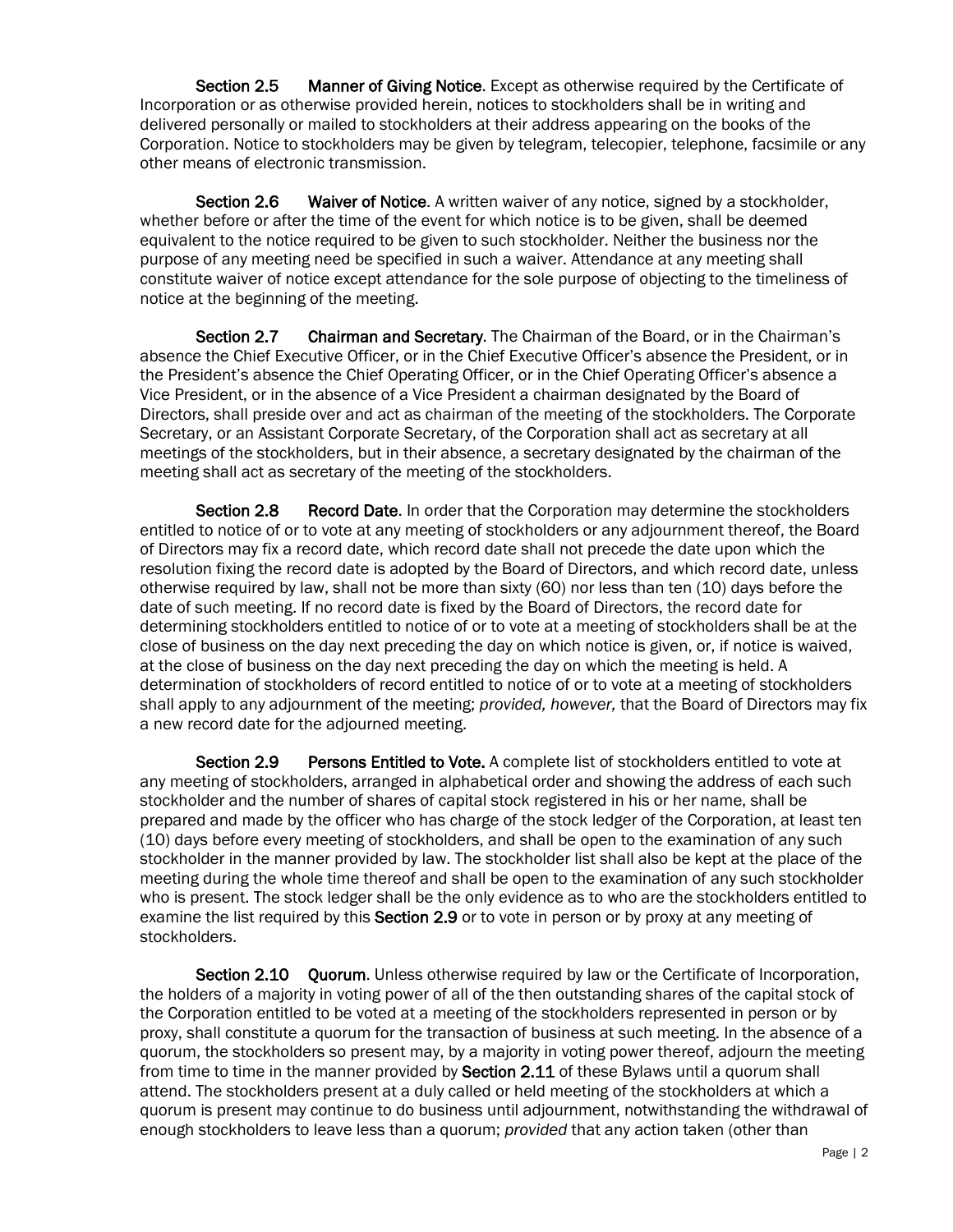adjournment) is approved by the vote required by **Section 2.12** of these Bylaws. In the absence of a quorum, no business other than adjournment may be transacted, except as described in this Section 2.10.

Section 2.11 Adjournment. Any meeting of the stockholders may be adjourned from time to time either by the Chairman of the meeting or by a majority in voting power represented by the stockholders entitled to vote at the meeting, present in person or represented by proxy. At any such adjourned meeting at which a quorum shall be present, any business may be transacted which might have been transacted by a quorum of the stockholders at the meeting as originally convened. Notice need not be given of any adjourned meeting if the time and place thereof are announced at the meeting at which the adjournment action is taken, unless the adjournment is for more than thirty (30) days, or if after the adjournment a new record date is fixed for the adjourned meeting, in which case a notice of the adjourned meeting shall be given to each stockholder of record entitled to vote at the meeting.

Section 2.12 Voting and Proxies. Unless otherwise required by law or the Certificate of Incorporation, each stockholder shall at every meeting of the stockholders be entitled to one vote in person or by proxy for each share of the capital stock having voting power held by such stockholder. Each stockholder of record entitled to vote at a meeting of stockholders may vote or express such consent or dissent in person or may authorize another person or persons to vote or act for him or her by proxy. No such proxy shall be voted or acted upon after three (3) years from its date, unless the proxy provides for a longer period. A proxy shall be irrevocable if it states that it is irrevocable and if, and only so long as, it is coupled with an interest sufficient in law to support an irrevocable power. A stockholder may revoke any proxy which is not irrevocable by attending the meeting and voting in person or by filing an instrument in writing revoking the proxy or by delivering a proxy in accordance with applicable law bearing a later date to the Corporate Secretary of the Corporation. Voting at meetings of stockholders need not be by written ballot. At all meetings of stockholders for the election of Directors, a plurality of the votes cast by the shares of capital stock present in person and represented by proxy at the meeting at which the election of Directors is considered and entitled to vote in the election of Directors shall be sufficient to elect. All other elections and questions shall, unless otherwise required by law, the Certificate of Incorporation, or the rules or regulations of any stock exchange applicable to the Corporation, be decided by the affirmative vote of the holders of a majority in voting power of the shares of stock of the Corporation which are present in person or by proxy and entitled to vote thereon.

Section 2.13 Action at Meetings. The Corporation may, and to the extent required by law, shall, in advance of any meeting of stockholders, appoint one or more inspectors to act at the meeting and make a written report thereof. The Corporation may designate one or more alternate inspectors to replace any inspector who fails to act. If no inspector or alternate is able to act at a meeting of stockholders, the person presiding at the meeting may, and to the extent required by law, shall, appoint one or more inspectors to act at the meeting. Each inspector, before entering upon the discharge of his or her duties, shall take and sign an oath faithfully to execute the duties of inspector with strict impartiality and according to the best of his or her ability. Every vote taken by ballots shall be counted by a duly appointed inspector or inspectors.

Section 2.14 Action in Lieu of Meetings. Subject to rights, if any, of any series of Preferred Stock then outstanding, any action required or permitted to be taken by the stockholders must be effected at an annual or special meeting of stockholders and may not be effected by any consent in writing of such stockholders.

Section 2.15 Remote Communications. If authorized by the Board of Directors, and subject to such guidelines and procedures as the Board of Directors may adopt, stockholders and proxyholders not physically present at a meeting of stockholders, by means of remote communications may participate in a meeting of stockholders, and shall be deemed present in person and may vote at a meeting of stockholders; *provided* that (i) reasonable procedures have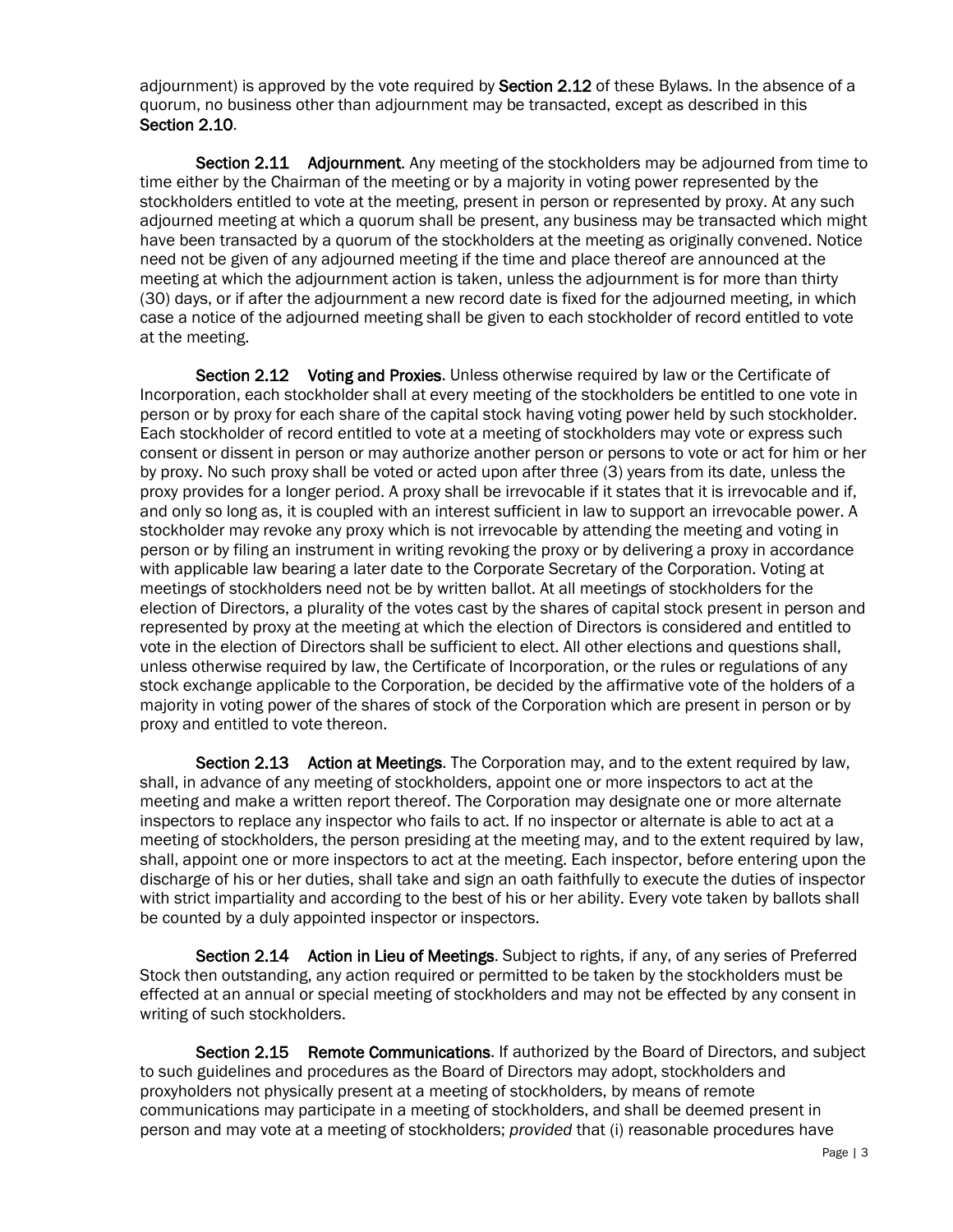been implemented to verify that each person deemed present and permitted to vote at the meeting by means of remote communications is a stockholder or proxyholder, (ii) reasonable procedures are implemented to provide stockholders and proxyholders participating in the meeting by means of remote communications with a reasonable opportunity to participate in the meeting and to vote on matters submitted to stockholders, including an opportunity to read or hear the proceedings of the meeting substantially concurrently with the proceedings, and (iii) if any stockholder or proxyholder votes or takes other action at the meeting by means of remote communications, a record of such vote or other action shall be maintained by the Corporation.

Section 2.16 Nominations and Proposals. Subject to the next sentence, this Section 2.16 sets forth the procedures that stockholders must follow in connection with the nomination of persons for election to the Board of Directors and the proposal of business to be considered by the stockholders at any annual or special meeting of stockholders of the Corporation. Notwithstanding any other provision of this Section 2.16 to the contrary, nothing in this Section 2.16 shall be deemed to affect any rights (i) of stockholders to request inclusion in the Corporation's proxy statement of proposals pursuant to Rule 14a-8, or nominees for director in accordance with any rules as promulgated under Regulation 14A (or any successor rule[s] thereof) under the Securities and Exchange Act of 1934, as amended (the "Exchange Act"), or (ii) of the holders of any series of Preferred Stock to elect Directors pursuant to any applicable provisions of the Certificate of Incorporation.

a) Nominations and Proposals at Annual Meetings. Nominations of persons for election to the Board of Directors and the proposal of business to be considered by the stockholders may be made at any annual meeting of stockholders only (i) pursuant to the Corporation's notice of meeting (or any supplement thereto), (ii) by or at the direction of the Board of Directors, or (iii) by any stockholder of the Corporation (A) who is a stockholder of record on the date the stockholder's notice provided for in this Section 2.16 is delivered to the Corporate Secretary and on the record date for the determination of stockholders entitled to vote at such annual meeting, and (B) who complies with the applicable notice procedures set forth in this Section 2.16.

b) Stockholder Notice for Annual Meetings. For nominations or other business to be properly made by a stockholder at an annual meeting in accordance with this Section 2.16, such stockholder must have given timely notice thereof in proper written form to the Corporate Secretary and any such proposed business other than the nomination of persons for election to the Board of Directors must constitute a proper matter for stockholder action. To be timely, a stockholder's notice must be delivered to the Corporate Secretary at the principal executive offices of the Corporation not later than ninety (90) days nor earlier than one hundred twenty (120) days prior to the first anniversary date of the preceding year's annual meeting; *provided, however*, that in the event that the date of the annual meeting is more than thirty (30) days before or more than seventy (70) days after such anniversary date, a stockholder's notice shall also be considered timely if it is so delivered not earlier than one hundred twenty (120) days prior to such annual meeting, nor later than the later of ninety (90) days prior to such annual meeting or ten (10) days after the day on which public announcement of the date of such meeting was first made; *provided, further*, that in the event that the number of Directors to be elected to the Board of Directors of the Corporation at an annual meeting is increased and there is no public announcement by the Corporation naming the nominees for the additional directorships at least one hundred (100) days prior to the first anniversary of the preceding year's annual meeting, a stockholder's notice shall also be considered timely, but only with respect to nominees for the additional directorships, if it is so delivered not later than ten (10) days after the day on which such public announcement is first made by the Corporation. All notices shall be received by the Corporate Secretary by the close of business on the specified date to be deemed to have been delivered on that date. In no event shall the public announcement of an adjournment or postponement of an annual meeting commence a new time period or extend the foregoing time period.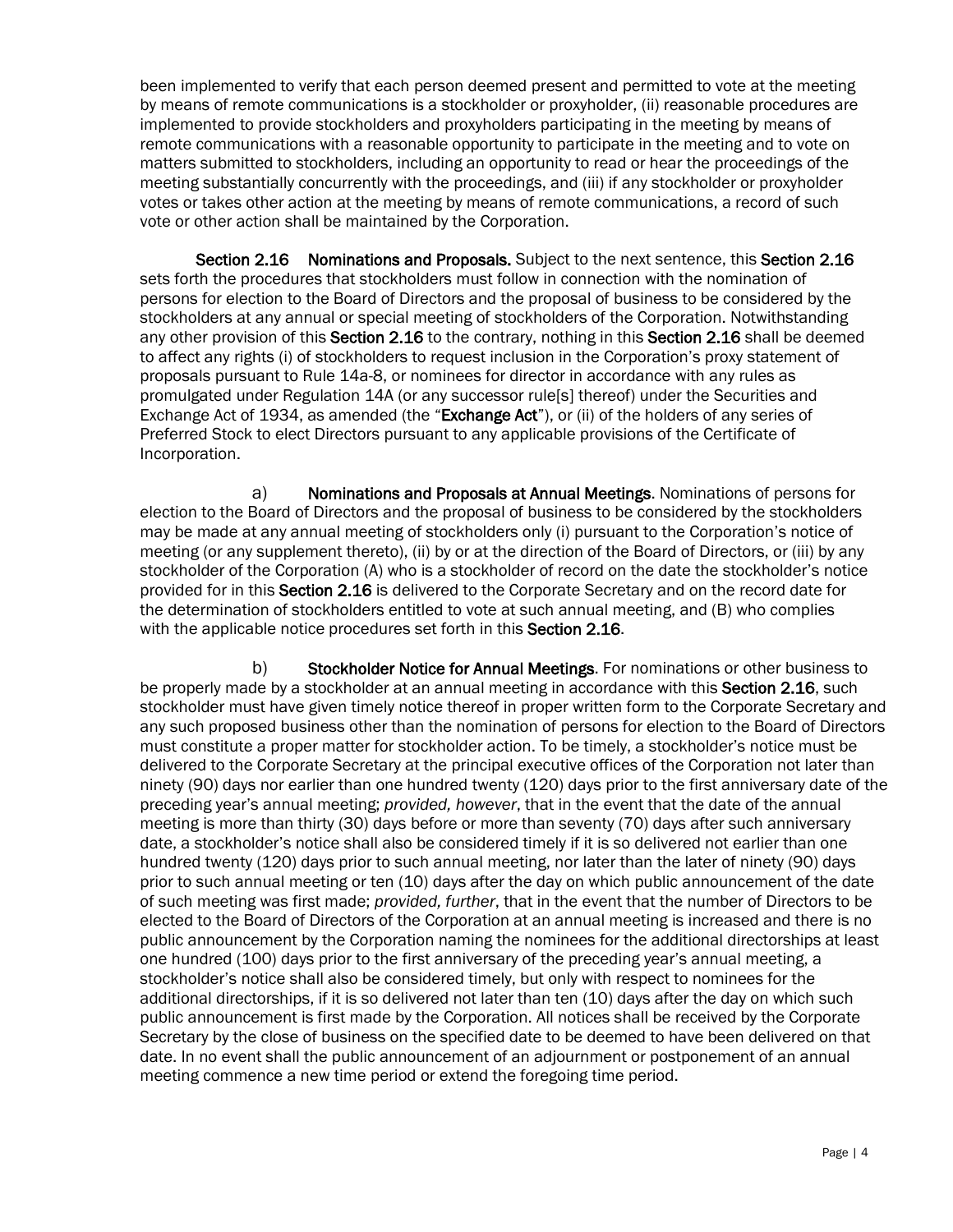c) Nominations and Proposals at Special Meetings. Only such business shall be conducted at a special meeting of stockholders as shall have been brought before the meeting pursuant to the Corporation's notice of meeting. Nominations of persons for election to the Board of Directors may be made at a special meeting of stockholders at which Directors are to be elected pursuant to the Corporation's notice of meeting (i) by or at the direction of the Board of Directors, or (ii) provided that the Board of Directors has determined that Directors shall be elected at such meeting, by any stockholder of the Corporation (A) who is a stockholder of record on the date the stockholders notice provided for in this Section 2.16 is delivered to the Corporate Secretary and on the record date for the determination of stockholders entitled to vote at such special meeting, and (B) who complies with the applicable notice procedures set forth in this Section 2.16.

d) Stockholder Notice for Special Meetings. For nominations to be properly made by a stockholder at a special meeting of stockholders called by the Corporation for the purpose of electing one or more Directors to the Board of Directors in accordance with this Section 2.16, such stockholder must have given timely notice thereof in proper written form to the Corporate Secretary. To be timely, a stockholder's notice must be delivered to the Corporate Secretary at the principal executive offices of the Corporation not earlier than one hundred twenty (120) days prior to such special meeting, nor later than the later of ninety (90) days prior to such special meeting or ten (10) days after the day on which public announcement of the date of such meeting and the proposed nominees to be elected at such meeting was first made. All notices shall be received by the Corporate Secretary by the close of business on the specified date to be deemed to have been delivered on that date. In no event shall the public announcement of an adjournment or postponement of a special meeting commence a new time period or extend the foregoing time period.

#### e) Form of Stockholders Notice.

(i) To be in proper written form, a stockholder's notice for both annual and special meetings must set forth:

(A) as to each person whom the stockholder proposes to nominate for election as a Director, (1) the name, age, business address and residence address of the person, (2) the principal occupation or employment of the person, (3) the class or series and number of shares of capital stock of the Corporation that are owned beneficially or of record by the person, (4) any other information relating to the person that would be required to be disclosed in a proxy statement or other filings required to be made in connection with solicitations of proxies for election of Directors pursuant to Section 14 of the Exchange Act, and the rules and regulations promulgated thereunder, and (5) such notice must be accompanied by a written consent of each proposed nominee to being named as a nominee and to serve as a Director if elected;

(B) as to any other business that the stockholder proposes to bring before the meeting, (1) a brief description of the business desired to be brought before the meeting, (2) the text of the proposal or business (including the text of any resolutions proposed for consideration, and, in the event that such business includes a proposal to amend the Bylaws of the Corporation, the language of the proposed amendment), (3) the reasons for conducting such business at the meeting, and (4) any material interest of such stockholder in the business being proposed and the beneficial owner, if any, on whose behalf the proposal is being made; and

(C) as to the stockholder giving this notice and the beneficial owner, if any, on whose behalf the nomination or proposal is made, (1) the name and record address of such stockholder and any such beneficial owner, (2) the class or series and number of shares of capital stock of the Corporation that are owned beneficially or of record by such stockholder and beneficial owner, (3) a description of all arrangements or understandings between such stockholder and any such beneficial owner and each proposed nominee and any other persons (including their names) pursuant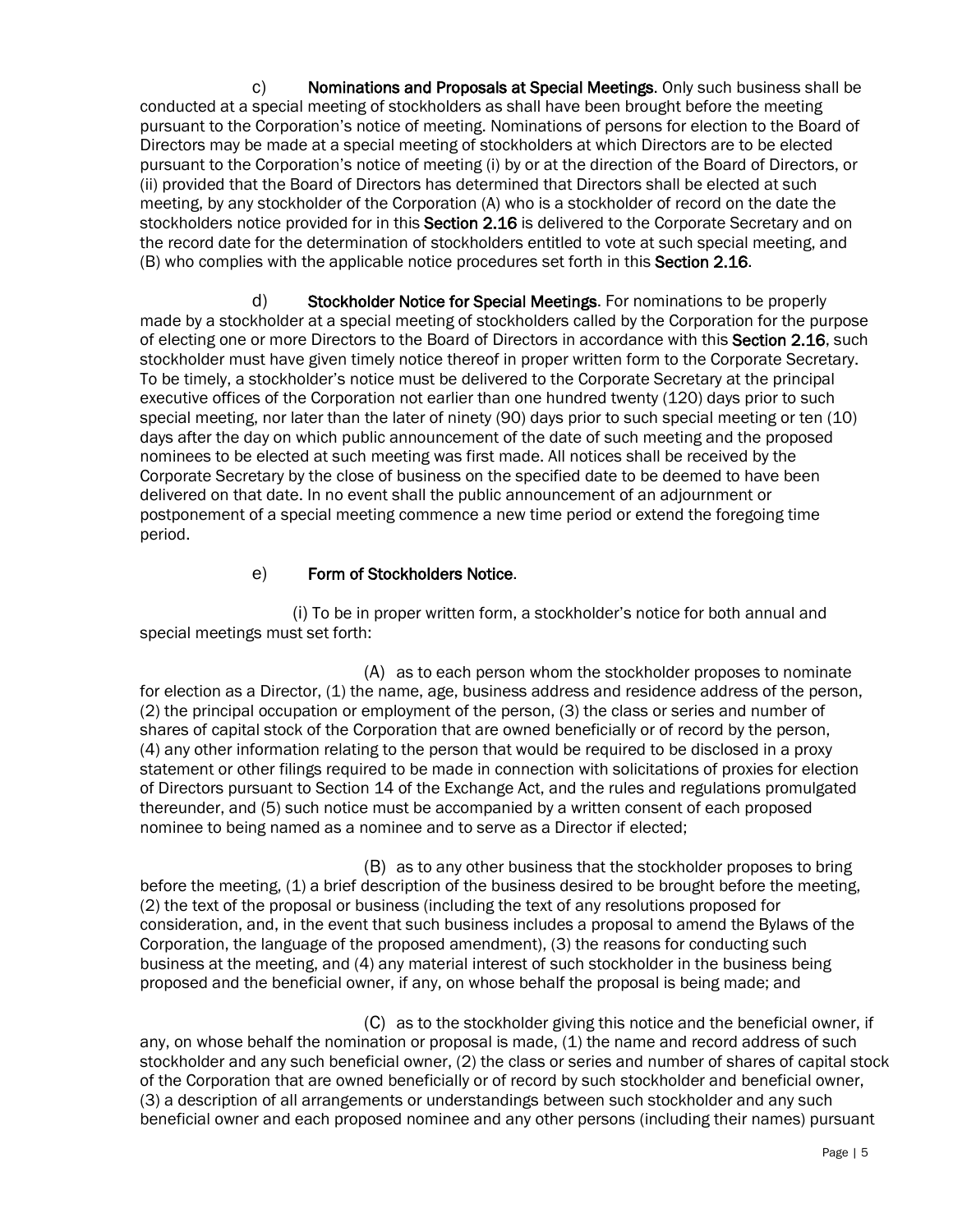to which the nomination(s) are to be made by such stockholder, (4) a representation that such stockholder is a stockholder of record entitled to vote at such meeting and intends to appear in person or by proxy at the meeting to nominate the persons and/or conduct the business being proposed as described in the notice, and (5) a representation of whether such stockholder or any such beneficial owner intends or is part of a group which intends (I) to deliver a proxy statement and/or form of proxy to holders of at least the percentage of the Corporation's outstanding capital stock required to approve or adopt the proposal or elect the nominee, and/or (II) otherwise to solicit proxies from stockholders in support of such proposal or nomination.

(ii) The foregoing notice requirements shall be deemed satisfied by a stockholder with respect to an annual meeting if the stockholder has notified the Corporation of his or her intention to present a proposal at such annual meeting in compliance with Rule 14a-8 or in accordance with any rules set forth under Regulation 14A (or any successor rule[s] thereof) promulgated under the Exchange Act and such stockholder's proposal has been included in a proxy statement that has been prepared by the Corporation to solicit proxies for such annual meeting. The Corporation may require any proposed nominee to furnish such other information as it may reasonably require to determine the eligibility of such proposed nominee to serve as a Director of the Corporation.

f) General. Only such persons who are nominated in accordance with the procedures set forth in this Section 2.16 shall be eligible to be elected at an annual or special meeting of stockholders of the Corporation to serve as Directors and only such business shall be conducted at a meeting of stockholders as shall have been brought before the meeting in accordance with the procedures set forth in this Section 2.16. Except as otherwise provided by law, the chairman of the meeting shall have the power and duty (i) to determine whether a nomination or any business proposed to be brought before the meeting was made or proposed, as the case may be, in accordance with the procedures set forth in this Section 2.16 (including whether the stockholder or beneficial owner, if any, on whose behalf the nomination or proposal is made solicited (or is part of a group which solicited) or did not so solicit, as the case may be, proxies in support of such stockholder's nominee or proposal in compliance with such stockholder's representation as required by **Section 2.16(e)**), and (ii) if a proposed nomination or business was not made or proposed in compliance with this Section 2.16, to declare that such nomination shall be disregarded or that such proposed business shall not be transacted. Notwithstanding the foregoing provisions of this Section 2.16, if the stockholder (or a qualified representative of the stockholder) does not appear at the annual or special meeting of stockholders of the Corporation to present a nomination or business, such nomination shall be disregarded and such proposed business shall not be transacted, notwithstanding that proxies in respect of such vote may have been received by the Corporation. Notwithstanding the foregoing provisions of this Section 2.16, a stockholder shall also comply with all applicable requirements of the Exchange Act and the rules and regulations thereunder with respect to the matters set forth in this Section 2.16.

## **ARTICLE III. BOARD OF DIRECTORS**

Section 3.1 General Powers. The business of the Corporation shall be managed by or under the direction of its Board of Directors which may exercise all such powers of the Corporation and do all such lawful acts and things as are not by law or by the Certificate of Incorporation or by these Bylaws directed or required to be exercised or done by the stockholders.

Section 3.2 Number of Directors. Subject to the rights, if any, of any series of Preferred Stock then outstanding, the Board of Directors shall consist of not less than five (5) nor more than eleven (11) Directors, with such number to be established, from time to time, by resolution of the Board.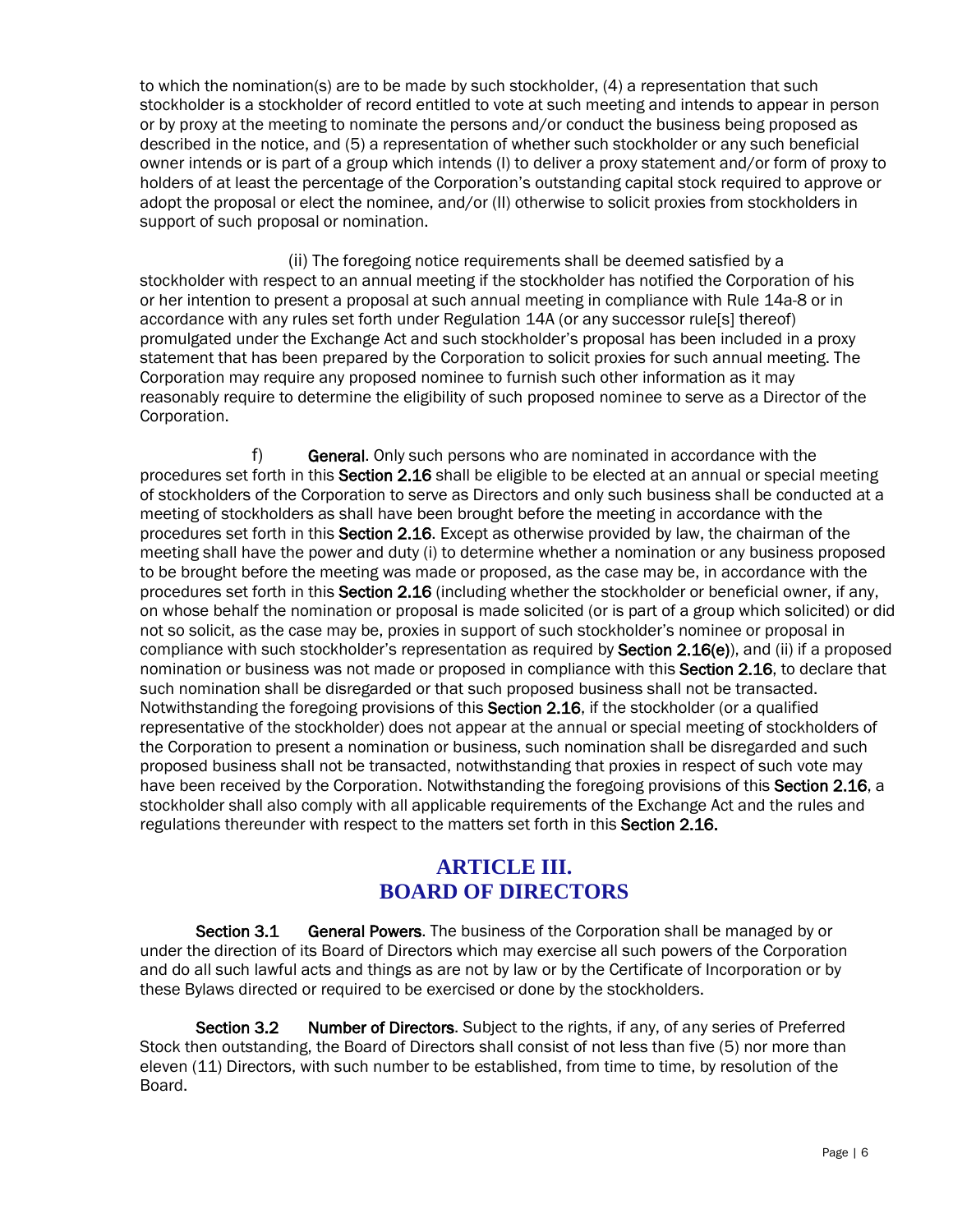Section 3.3 Term of Office. Directors will be elected at the annual meeting of stockholders and shall hold office until the annual meeting of the stockholders next succeeding his or her election, or until his or her successor shall have been duly elected and qualified or until such Director's death, resignation or removal. Any Director who is also an executive officer of the Corporation shall, immediately upon ceasing to be an executive officer of the Corporation for any reason whatsoever, be disqualified from continuing to serve as a Director and such Director's term of office as a Director shall thereupon automatically expire.

Section 3.4 Election. Within the limits specified herein and in the Corporation's Certificate of Incorporation, the election of Directors shall be determined by the stockholders of the Corporation by a plurality of the votes cast by the shares of capital stock present in person or represented by proxy at the meeting in which the election of Directors is considered and entitled to vote in the election of Directors. The Directors need not be stockholders of the Corporation.

Section 3.5 Resignation. Any Director may resign by delivering a written resignation to the Corporation at its principal office or to the Chairman of the Board, the Chief Executive Officer, the President, the Chief Operating Officer, the Corporate Secretary or the Board of Directors. Such resignation shall be effective upon receipt unless it is specified to be effective at some other time or upon the happening of some other event. If the resignation specifies effectiveness at a future time, a successor may be elected pursuant to Section 3.7 of these Bylaws to take office on the date that the resignation becomes effective.

Section 3.6 Removal. Except for such additional directors, if any, elected by a series of Preferred Stock then outstanding, any Director or the entire Board of Directors may be removed, with or without cause, and by the holders of a majority of the voting power of all of the then outstanding shares of the capital stock of the Corporation then entitled to vote at an election of Directors, voting together as a single class. Nothing in this Section 3.6 shall be deemed to affect any rights of the holders of any series of Preferred Stock to remove Directors pursuant to any applicable provisions of the Certificate of Incorporation.

Section 3.7 Vacancies. Subject to the rights, if any, of any series of Preferred Stock then outstanding, and except as otherwise provided in the Certificate of Incorporation, any vacancy, whether arising through death, resignation, retirement, removal or disqualification of a Director, and any newly-created directorship resulting from an increase in the number of Directors, shall be filled solely by a majority vote of the remaining Directors even though less than a quorum of the Board of Directors. A Director so elected to fill a vacancy or newly-created directorship shall serve until the next annual meeting of the stockholders, or until his or her successor shall have been duly elected and qualified or until such Director's death, resignation or removal. No decrease in the number of Directors shall shorten the term of any incumbent director.

Section 3.8 Place of Meetings. Any meetings of the Board of Directors may be held either within or without the State of Delaware.

Section 3.9 Regular Meetings. Regular meetings of the Board of Directors may be held without notice at such time and at such place as shall from time to time be determined by the Board of Directors, *provided* that any Director who is absent when such determination is made shall be given notice of the determination.

Section 3.10 Special Meetings and Notice. Special meetings of the Board of Directors may be called by the Chairman of the Board, the Chief Executive Officer, or any two Directors, and shall be held at such time and place as may be specified by the officer or Directors calling the meeting. Unless otherwise required by law or the Certificate of Incorporation, notice stating the date, time and place of the meeting shall be given to each Director either by prepaid mail to such Director's address appearing on the books of the Corporation not less than forty-eight (48) hours before the date of the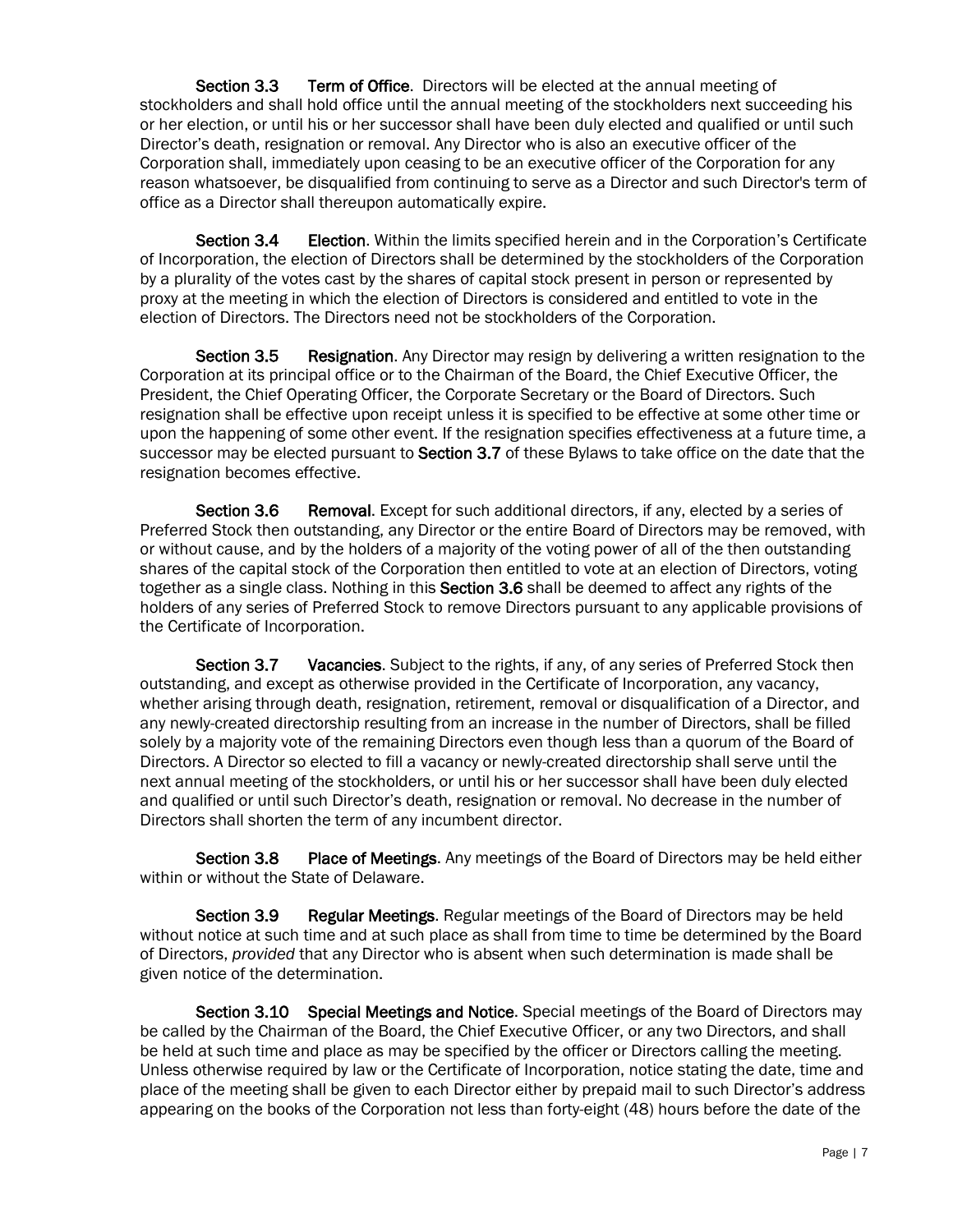meeting, or personally or by telegram, facsimile, electronic transmission or similar means of communication not less than twenty-four (24) hours before the date of the special meeting.

Section 3.11 Meetings by Telephone Conference Call. Unless otherwise required by law or the Certificate of Incorporation, members of the Board of Directors may participate in a meeting of the Board of Directors by means of conference telephone, electronic meeting system or similar communications equipment by means of which all persons participating in the meeting can hear each other, and such participation in a meeting shall constitute presence in person at the meeting.

Section 3.12 Ouorum and Adiournment. Unless otherwise required by law or the Certificate of Incorporation, at all meetings of the Board of Directors, the presence of majority of the Whole Board of Directors shall constitute a quorum for the transaction of business (except for the filling of vacancies, which shall be governed by the provisions of Section 3.7). Any meeting of the Board of Directors, or a committee thereof, whether or not a quorum is present, may be adjourned to another time and place by the affirmative vote of a majority of the Directors present. If the meeting is adjourned for more than 24 hours, notice of such adjournment to another time or place shall be given prior to the time of the adjourned meeting to the Directors who were not present at the time of the adjournment.

Section 3.13 Action at Meetings. Unless otherwise required by law or the Certificate of Incorporation, if a quorum is present at any meeting of the Board of Directors, the vote of a majority of the Directors present shall be sufficient to take any action. A meeting at which a quorum is initially present may continue, and Directors may transact business, notwithstanding withdrawal of Directors, if any action taken is approved by at least a majority of the number of Directors constituting a quorum for such meeting.

Section 3.14 Action in Lieu of Meetings. Unless otherwise required by law or the Certificate of Incorporation, any action required or permitted to be taken at any meeting of the Board of Directors may be taken without a meeting, if all Directors consent thereto in writing or by electronic transmission, and the writing or writings or electronic transmission or transmissions are filed with the minutes of proceedings of the Board of Directors. Such filing shall be in paper form if the minutes are maintained in paper form and shall be in electronic form if the minutes are maintained in electronic form.

Section 3.15 Committees. The Board of Directors may, by resolution passed by a majority of the Whole Board of Directors, designate one or more committees, each committee to consist of one or more of the Directors of the Corporation. The Board of Directors may designate one or more Directors as alternate members of any committee, who may replace any absent or disqualified member at any meeting of any such committee. In the absence or disqualification of a member of a committee, and in the absence of a designation by the Board of Directors of an alternate member to replace the absent or disqualified member, the member or members thereof present at any meeting and not disqualified from voting, whether or not such member or members constitute a quorum, may (subject to the committee charter, if any) unanimously appoint another member of the Board of Directors to act at the meeting in the place of any absent or disqualified member. Any committee, to the extent permitted by law and to the extent provided in the resolution of the Board of Directors, shall have and may exercise all the powers and authority of the Board of Directors in the management of the business and affairs of the Corporation, and may authorize the seal of the Corporation to be affixed to all papers which may require it. Each committee shall keep regular minutes and report to the Board of Directors when required.

Section 3.16 Meetings and Action of Committees. Meetings and action of committees shall be governed by and held and taken in accordance with the provisions of Sections 3.8 to 3.14, with such changes in the context thereof as are necessary to substitute the committee and its members for the Board of Directors and its members.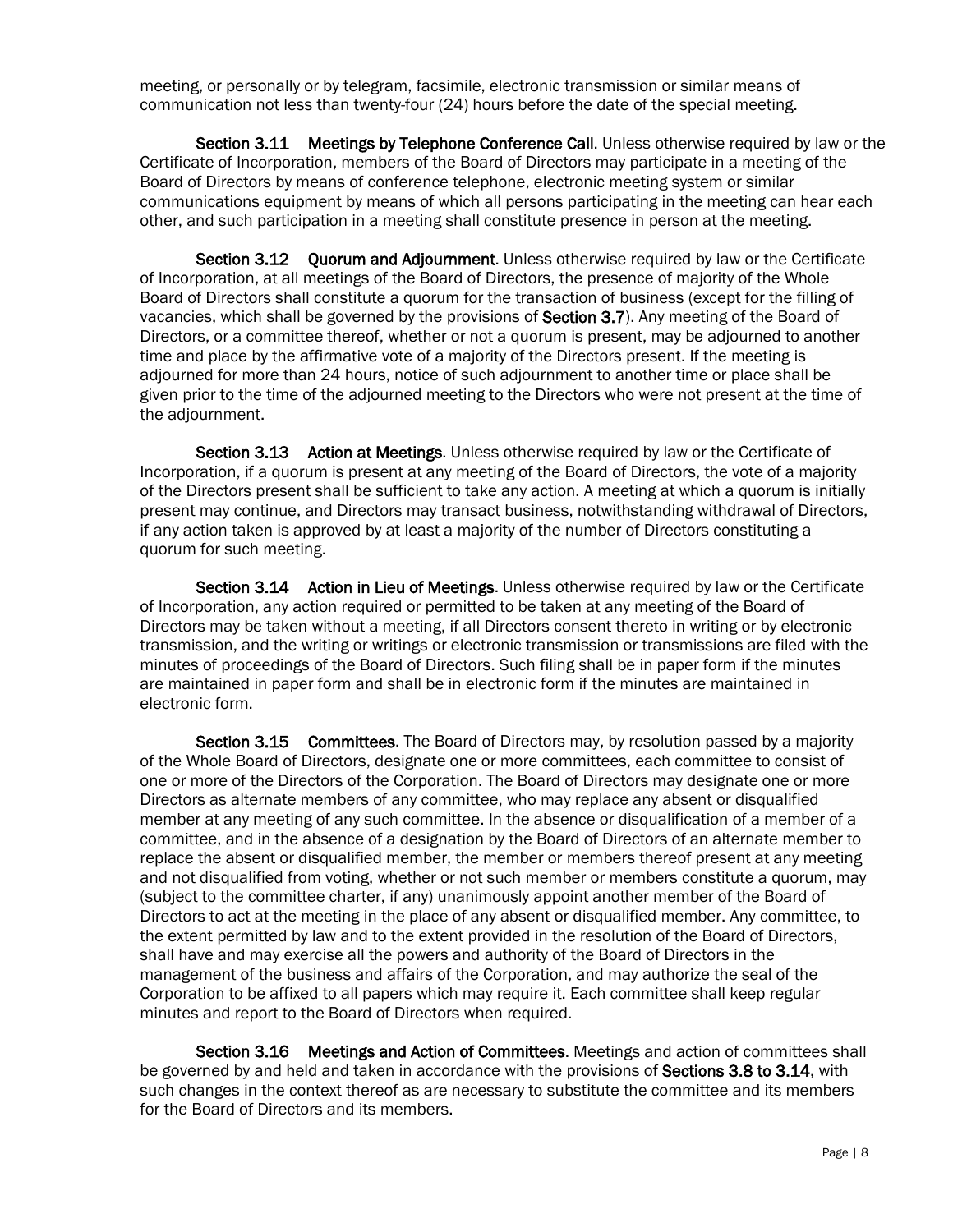Section 3.17 Compensation. Unless otherwise required by law or the Certificate of Incorporation, Directors shall be entitled to receive such fees and expenses, if any, for attendance at meetings of the Board of Directors, and/or such fixed salaries for services as Directors, as may be fixed from time to time by resolution of the Board of Directors. Nothing herein contained shall be construed to preclude any Director from serving the Corporation in any other capacity as an officer, committee member, agent or otherwise, and receiving compensation therefor. Members of special or standing committees may be allowed like compensation for attending committee meetings.

Section 3.18 Chairman of the Board and Vice Chairman of the Board; Secretary. The Board of Directors shall appoint a Chairman of the Board and may appoint a Vice Chairman of the Board, in its discretion, from among its members. The Chairman of the Board shall preside at all meetings of stockholders and of the Board of Directors. If the Board of Directors appoints a Vice Chairman of the Board, in the absence or disability of the Chairman of the Board, the Vice Chairman of the Board shall preside at all meetings of stockholders and of the Board of Directors. The Corporate Secretary or an Assistant Corporate Secretary of the Corporation shall act as secretary at all meetings of the Board of Directors, but in their absence, a secretary designated by the Chairman of the meeting shall act as secretary of the meeting of the Board.

## **ARTICLE IV. OFFICERS**

Section 4.1 Designation, Term and Vacancies. The officers of the Corporation shall be a Chief Executive Officer, a President, one or more Vice Presidents, a Corporate Secretary and a Chief Financial Officer and/or Treasurer, all of whom shall be elected by the Board of Directors. The Board of Directors may elect a Chief Operating Officer, one or more Executive Vice Presidents, Senior Vice Presidents, or Assistant Vice Presidents, who shall have such authority and shall perform such duties as may from time to time be prescribed by the Board of Directors. The Board of Directors may appoint one or more Assistant Corporate Secretaries and one or more Assistant Treasurers, and such other officers as may be deemed necessary, who shall have such authority and shall perform such duties as may from time to time be prescribed by the Board of Directors. Vacancies occurring among the officers of the Corporation shall be filled by the Board of Directors. Subject to Section 4.2 of this **Article IV**, officers elected by the Board of Directors shall hold office until the next annual election of such officers by the Directors and until their successors are elected and qualified or until such officer's death, resignation or removal. All other officers, agents and employees shall hold office during the pleasure of the Board of Directors or the officer appointing them. Any two or more offices may be held by the same person, with the exception that the Chief Executive Officer and President shall not also hold the office of Corporate Secretary or the office of Chief Financial Officer and/or Treasurer.

Section 4.2 Resignation and Removal of Officers. Any officer may resign at any time upon written notice to the Corporation, without prejudice to the rights, if any, of the Corporation under any contract to which such officer is a party. Such resignation shall be effective upon its receipt by the Chairman of the Board, the Chief Executive Officer, the President, the Corporate Secretary or the Board of Directors, unless a different time is specified in the notice for effectiveness of such resignation. The acceptance of any such resignation shall not be necessary to make it effective unless otherwise specified in such notice. Any officer may be removed from office at any time, with or without cause, but subject to the rights, if any, of such officer under any contract of employment, by the Board of Directors or by any committee to whom such power of removal has been duly delegated, or, with regard to any officer who has been appointed by the Chief Executive Officer pursuant to Section 4.3 below, by the Chief Executive Officer or any other officer upon whom such power of removal may be conferred by the Board of Directors. A vacancy occurring in any office for any cause may be filled by the Board of Directors, in the manner prescribed by this **Article IV** of the Bylaws for initial appointment to such office.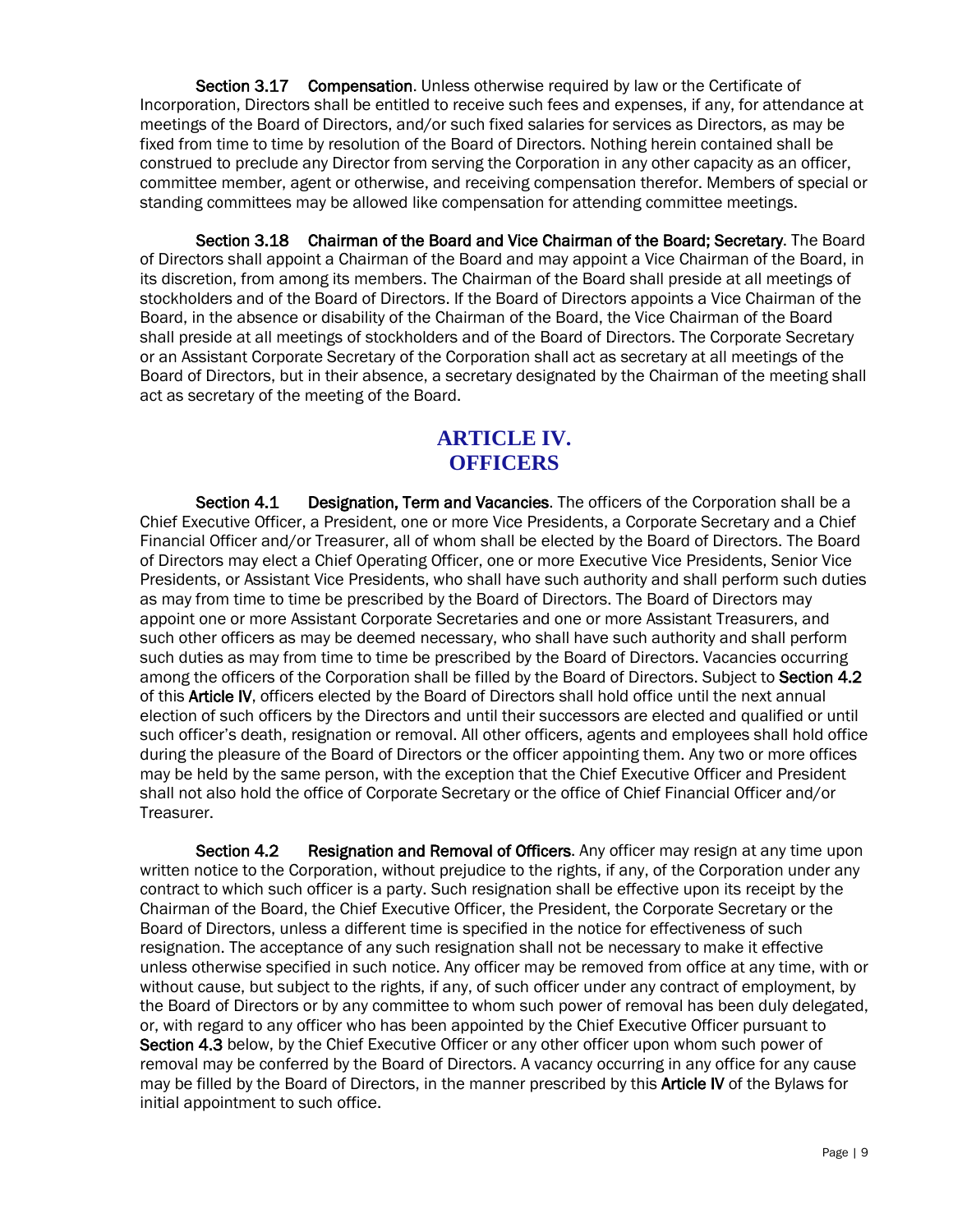Section 4.3 Chief Executive Officer. The Chief Executive Officer shall be chosen from among the members of the Board of Directors and, subject to the control and direction of the Board of Directors, shall have general charge of the affairs and business of the Corporation and general charge and supervision of all the officers, agents, and employees of the Corporation. He or she shall exercise all powers and perform all duties incident to the principal executive office of the Corporation, subject to the control and direction of the Board of Directors, and such other powers and duties as may from time to time be assigned to him or her by the Board of Directors or be prescribed by these Bylaws. Also in the absence or inability of the Chairman to act, he or she shall preside at all meetings of stockholders. He or she may sign and execute in the name of the Corporation all deeds, mortgages, bonds, contracts, powers of attorney, or other instruments authorized by the Board of Directors, except in cases where the signing and execution thereof shall be expressly delegated by the Board of Directors or by these Bylaws to some other officer or agent of the Corporation, and he or she may, without previous authority of the Board of Directors, make, in the name of the Corporation, such contracts, leases, and other agreements as the ordinary conduct of the Corporation's business requires. He or she may sign and endorse notes, drafts, and checks. He or she shall have power to select and appoint all necessary officers and servants, except those elected or appointed or required to be elected or appointed by the Board of Directors, and he or she shall also have power to remove all such officers and servants and to make appointments to fill the vacancies. He or she may delegate any of his or her powers to the President or the Chief Operating Officer of the Corporation.

Section 4.4 President. The President shall perform all acts incident to the office of President, subject to the control and direction of the Board of Directors, and such other powers and duties as may from time to time be assigned to him or her by the Board of Directors or be prescribed by these Bylaws. In the absence or inability of the Chief Executive Officer to act, he or she shall be the Chief Executive Officer of the Corporation.

Section 4.5 Chief Operating Officer. The Chief Operating Officer of the Corporation, if elected, shall have general and active management of and exercise general supervision over the business and property of the Corporation, subject to the control and direction of the Board of Directors, and such other powers and duties as may from time to time be assigned to him or her by the Board of Directors or be prescribed by these Bylaws. He or she may delegate any of his or her powers to any Vice President of the Corporation. In the absence or disability of the President, the Chief Operating Officer shall exercise the powers and perform the duties of the President.

Section 4.6 Vice Presidents. Each Vice President shall exercise such powers and perform such duties as may from time to time be assigned to him or her by the Board of Directors, the Chief Executive Officer, the President or the Chief Operating Officer.

Section 4.7 Chief Financial Officer and/or Treasurer. The Chief Financial Officer and/or Treasurer shall perform all acts incident to the office of Chief Financial Officer or Treasurer, subject to the control and direction of the Board of Directors, and such other powers and duties as may from time to time be assigned to him or her by the Board of Directors or be prescribed by these Bylaws. He or she shall have custody of such funds and securities of the Corporation as may come to his or her hands or be committed to his or her care by the Board of Directors. When necessary or proper, he or she shall endorse on behalf of the Corporation, for collection, checks, notes, or other obligations, and shall deposit the same to the credit of the Corporation, in such bank or banks or depositories as the Board of Directors, the Chief Executive Officer, the President, or the Chief Operating Officer may designate. He or she may sign receipts or vouchers for payments made to the Corporation, and the Board of Directors may require that such receipts or vouchers shall also be signed by some other officer to be designated by them. Whenever required by the Board of Directors, he or she shall render a statement of his or her cash accounts and such other statements respecting the affairs of the Corporation as may be requested. He or she shall keep proper and accurate accounts of receipts and disbursements and other matters pertaining to his or her office. In the discretion of the Board of Directors, he or she may be required to give a bond in such amount and containing such conditions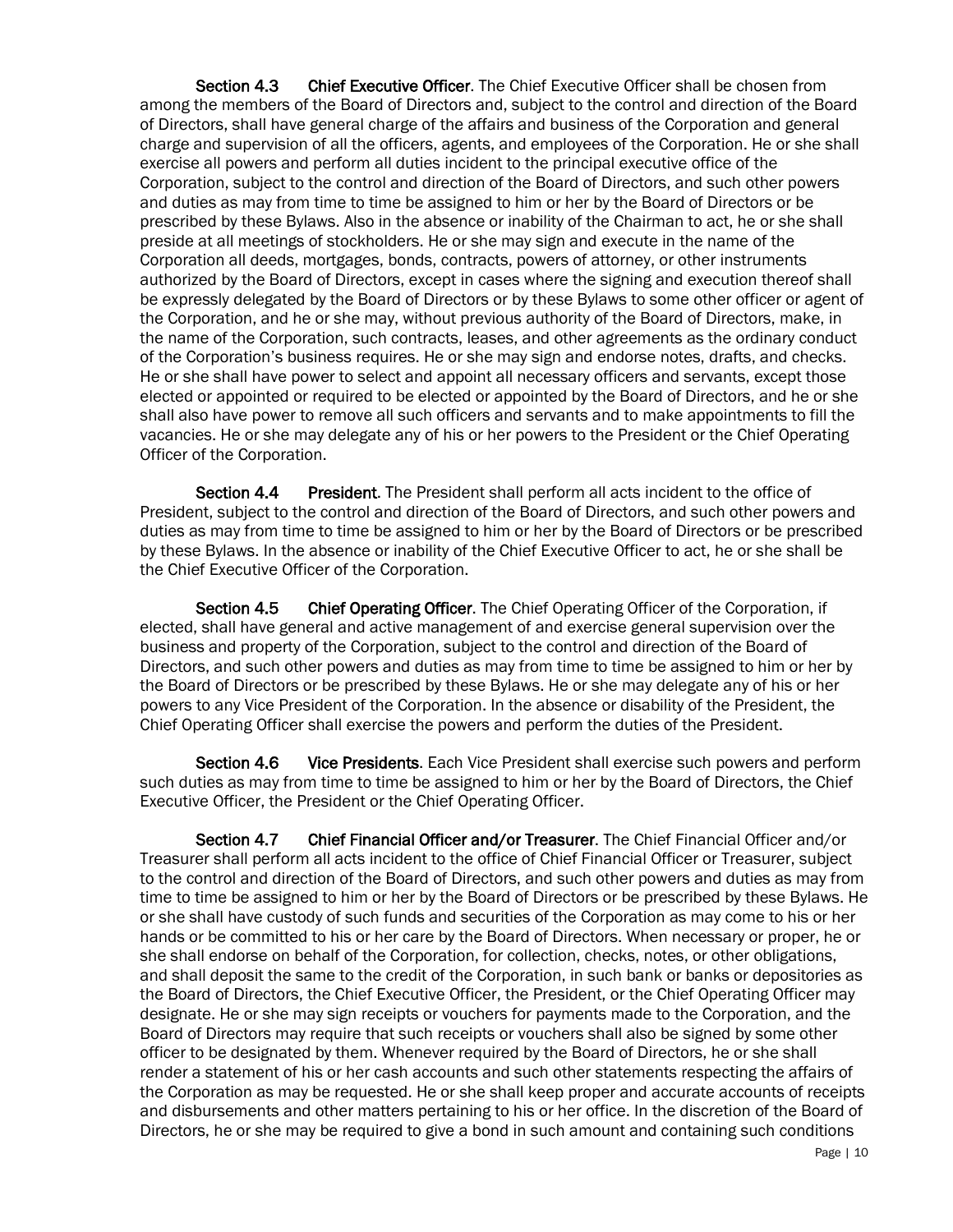as the Board of Directors may approve, and such bond may be the undertaking of a surety company, and the premium therefor may be paid by the Corporation. The Chief Financial Officer and/or Treasurer may delegate to an Assistant Treasurer any duties prescribed by this Section 4.7.

Section 4.8 Corporate Secretary. The Corporate Secretary shall perform all acts incident to the office of Secretary, subject to the control and direction of the Board of Directors, and such other powers and duties as may from time to time be assigned to him or her by the Board of Directors or be prescribed by these Bylaws. He or she shall record the votes and proceedings of the stockholders and of the Board of Directors in a book or books kept for that purpose, and shall attend all meetings of the Directors and stockholders. He or she shall keep in safe custody the seal of the Corporation, and, when required by the Board of Directors, or when any instrument shall have been signed by the Chief Executive Officer, the President, the Chief Operating Officer, or any other officer duly authorized to sign the same, or when necessary to attest any proceedings of the stockholders or Directors, shall affix it to any instrument requiring the same, and shall attest the same with his or her signature. Except as otherwise required by the Certificate of Incorporation or these Bylaws, he or she shall attend to the giving and serving of notices of meetings. He or she shall have charge of such books and papers as properly belong to his or her office or as may be committed to his or her care by the Board of Directors. Except as otherwise required by the Certificate of Incorporation or these Bylaws, in the absence of the Corporate Secretary, or an Assistant Corporate Secretary, from any meeting of the Board of Directors, the proceedings of such meeting shall be recorded by such other person as may be appointed at the meeting for that purpose.

Section 4.9 Assistant Vice President. Each Assistant Vice President shall exercise such powers and perform such duties as may be assigned to him or her by the Board of Directors.

Section 4.10 Assistant Corporate Secretary. Each Assistant Corporate Secretary shall be vested with the same powers and duties as the Corporate Secretary, and any act may be done or duty performed by an Assistant Corporate Secretary with like effect as though done or performed by the Corporate Secretary. He or she shall have such other powers and perform such other duties as may be assigned to him or her by the Board of Directors.

Section 4.11 Other Officers. Such other officers as the Board of Directors may appoint shall perform such duties and have such powers as may from time to time be assigned by the Board of Directors. The Board of Directors may delegate to the Chief Executive Officer the power to choose such other officers and to prescribe their respective duties and powers.

## **ARTICLE V. INDEMNIFICATION**

Section 5.1 Right to Indemnification. To the fullest extent permitted by law, the Corporation shall indemnify and hold harmless any person who was or is made or is threatened to be made a party or is otherwise involved in any threatened, pending or completed action, suit or proceeding, whether civil, criminal, administrative or investigative (a "proceeding") by reason of the fact that such person, or the person for whom he or she is the legal representative, is or was a Director or officer of the Corporation or is or was serving at the request of the Corporation as a director or officer of another corporation or of a partnership, joint venture, trust, enterprise or nonprofit entity, including service with respect to employee benefit plans (any such person, a

"Section 5.1 Indemnitee"), against all liabilities, losses, expenses (including attorney's fees), judgments, fines and amounts paid in settlement ("expenses") actually and reasonably incurred by such person in connection with such proceeding; *provided, however*, that except as otherwise provided in Section 5.4, the Corporation shall only be required to indemnify a person in connection with a proceeding (or part thereof) initiated by such person if the commencement of such proceeding (or part thereof) was authorized by the Board of Directors.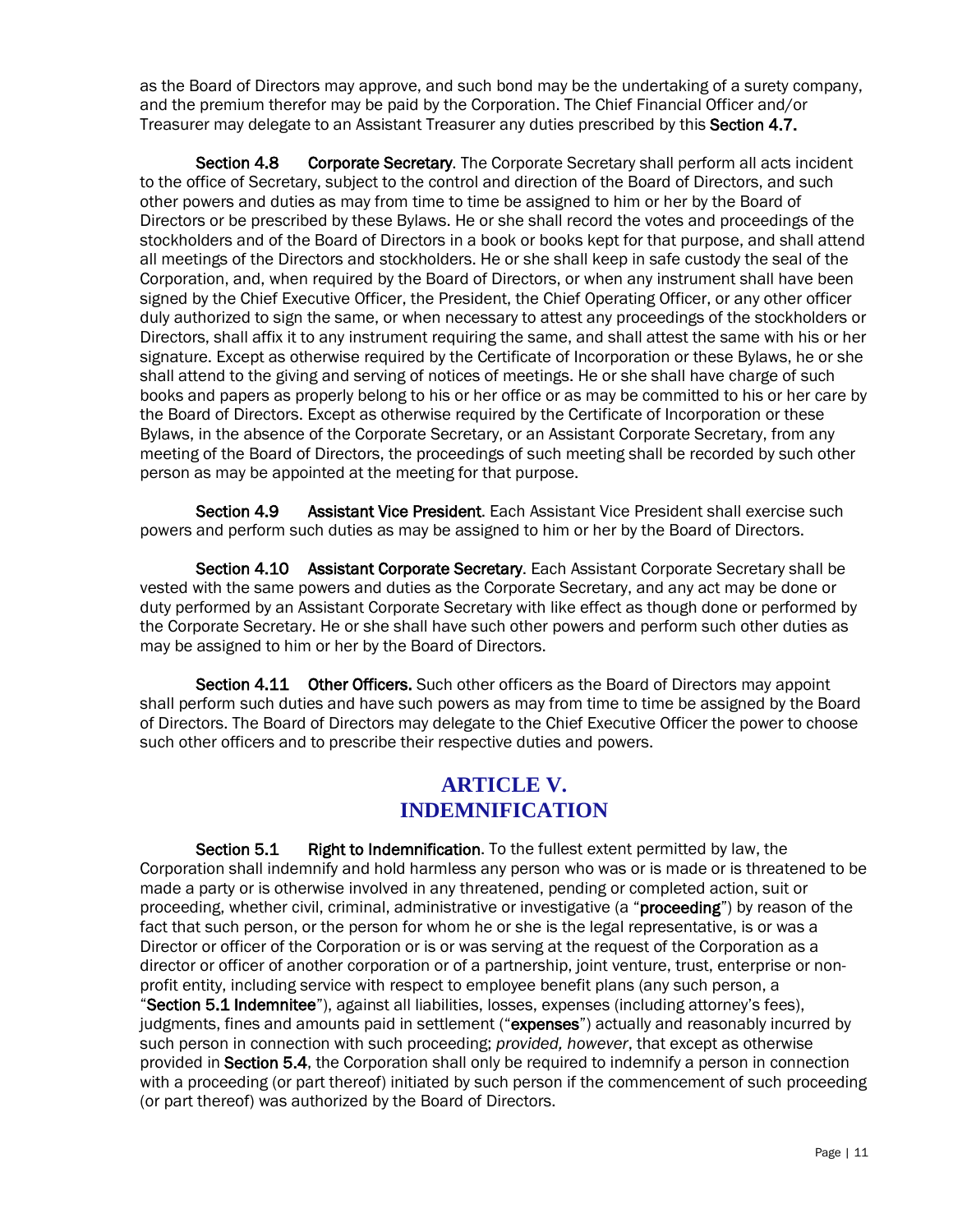Section 5.2 Prepayment of Expenses. The Corporation shall pay the expenses incurred by a Section 5.1 Indemnitee in defending any proceeding in advance of its final disposition, *provided*  that, to the extent required by law, the payment of expenses in advance of the final disposition of the proceeding shall be made only upon receipt of an undertaking by such person to repay all amounts advanced if it should be ultimately determined that such person is not entitled to be indemnified under this Article or otherwise. The Corporation may pay the expenses incurred by any other person in defending any proceeding in advance of its final disposition upon such terms and conditions as the Board of Directors deems appropriate.

Section 5.3 Claims. If a claim for indemnification or advancement of expenses under Section 5.1 or Section 5.2 is not paid in full within sixty (60) days after a written claim therefor by a Section 5.1 Indemnitee has been received by the Corporation, such Section 5.1 Indemnitee may file suit to recover the unpaid amount of such claim and, if successful in whole or in part, shall be entitled to be paid the expense of prosecuting such claim. In any such action, the Corporation shall have the burden of proving that such Section 5.1 Indemnitee is not entitled to the requested indemnification or advancement of expenses under applicable law.

Section 5.4 Repeal or Modification. Any repeal or modification of the provisions of this Article V or applicable law shall not adversely affect any right or protection hereunder of any person in respect of any act or omission occurring before the time of such repeal or modification regardless of whether the proceeding is brought or threatened before or after the time of such repeal or modification.

Section 5.5 Non-Exclusivity of Rights. The right to indemnification and advancement of expenses conferred on any person by this **Article V** shall not be exclusive of any other rights such person may have or acquire under any other provision hereof, the Bylaws or by law, agreement, vote of stockholders or disinterested Directors or otherwise.

Section 5.6 Survival of Rights. The right to indemnification and prepayment of expenses conferred on any person by this **Article V** shall continue as to a person who has ceased to be a Director, officer, employee or agent and shall inure to the benefit of the heirs, executors and administrators of such person.

Section 5.7 Insurance. The Corporation may purchase and maintain insurance on behalf of any person who is or was a Director, officer, employee or agent of the Corporation, or is or was serving at the request of the Corporation as a director, officer, employee or agent of another corporation or of a partnership, joint venture, trust, enterprise or non-profit entity, including service with respect to employee benefit plans, against any liability or expenses incurred by such person in connection with a proceeding, whether or not the Corporation would have the power to indemnify such person against such liability under the provisions of this Article or by law.

Section 5.8 Other Sources. The Corporation's obligation, if any, to indemnify or advance expenses to any Section 5.1 Indemnitee who was or is serving at the Corporation's request as a director or officer of another corporation or a partnership, joint venture, trust, enterprise or non-profit entity, including service with respect to employee benefit plans, shall be reduced by any amount such Section 5.1 Indemnitee may collect as indemnification or advancement of expenses from such other corporation, partnership, joint venture, trust, enterprise or non-profit entity.

Section 5.9 Other Indemnification and Advancement of Expenses. This Article V shall not limit the right of the Corporation, to the extent and in the manner permitted by law, to indemnify and to advance expenses to persons other than Section 5.1 Indemnitees when and as authorized by appropriate corporate action.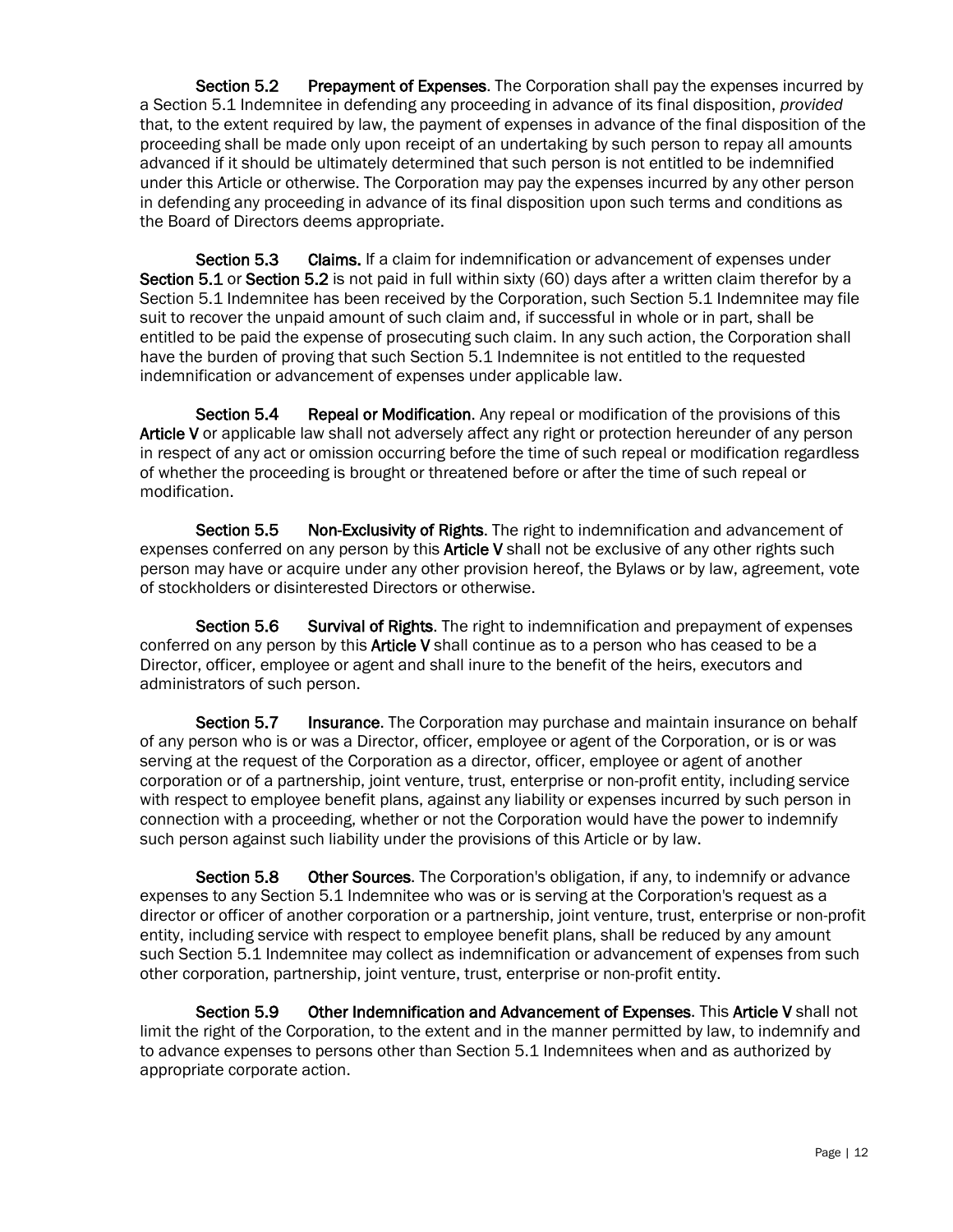## **ARTICLE VI. STOCK**

Section 6.1 Stock Certificates. Every holder of capital stock shall be entitled to have a certificate representing such stock in such form as shall be approved by the Board of Directors, signed by or in the name of the Corporation by (a) the President or a Vice President, and (b) the Corporate Secretary or an Assistant Corporate Secretary or Treasurer or Assistant Treasurer. Any or all the signatures on the certificate may be a facsimile. In case any officer, transfer agent, transfer clerk or registrar who has signed or whose facsimile signature has been placed upon a certificate shall have ceased to be such officer, transfer agent, transfer clerk or registrar before such certificate is issued, it may be issued by the Corporation with the same effect as if such person were such officer, transfer agent, transfer clerk or registrar at the date of issue.

Section 6.2 Lost, Stolen or Destroyed Certificates. The Board of Directors may direct a new certificate or certificates to be issued in place of any certificate or certificates theretofore issued by the Corporation alleged to have been lost, stolen or destroyed, upon the making of an affidavit of that fact by the person claiming the certificate of stock to be lost, stolen or destroyed. When authorizing such issue of a new certificate or certificates, the Board of Directors may, in its discretion and as a condition precedent to the issuance thereof, require the owner of such lost, stolen or destroyed certificate or certificates or such person's legal representative to give the Corporation a bond in such sum as it may direct as indemnity against any claim that may be made against the Corporation on account of the alleged loss, theft or destruction of any such Certificate or the issuance of such new Certificate.

## **ARTICLE VII. MISCELLANEOUS**

Section 7.1 Fiscal Year. The fiscal year of the Corporation shall be fixed by resolution of the Board of Directors.

Section 7.2 Seal. The corporate seal shall have the name of the Corporation inscribed thereon and shall be in such form as may be approved from time to time by the Board of Directors.

Section 7.3 Execution of Checks, etc. The funds of the Corporation shall be deposited in such banks or trust companies as the Board of Directors from time to time shall designate and shall be withdrawn only on checks or drafts of the Corporation for the purposes of the Corporation. All checks, drafts, notes, acceptances and endorsements of the Corporation shall be signed in such manner and by such officer or officers or such individual or individuals as the Board of Directors from time to time by resolution shall determine. If and to the extent so authorized by the Board of Directors, such signature or signatures may be facsimile. Only checks, drafts, notes, acceptances and endorsements signed in accordance with such resolution or resolutions shall be the valid checks, drafts, notes, acceptances or endorsements of the Corporation.

Section 7.4 Evidence of Authority. A certificate by the Corporate Secretary or an Assistant Corporate Secretary as to any action taken by the stockholders, the Board of Directors, a committee or any officer or representative of the Corporation shall as to all persons who rely on the certificate in good faith be conclusive evidence of such action.

Section 7.5 Severability. Any determination that any provision of these Bylaws is for any reason inapplicable, illegal or ineffective shall not affect or invalidate any other provision of these Bylaws.

Section 7.6 Nonvoting Stock. Notwithstanding anything to the contrary in the Certificate of Incorporation, the Corporation shall not issue any nonvoting equity securities to the extent prohibited by Section 1123 or Section 365 of Title 11 of the United States Code as in effect on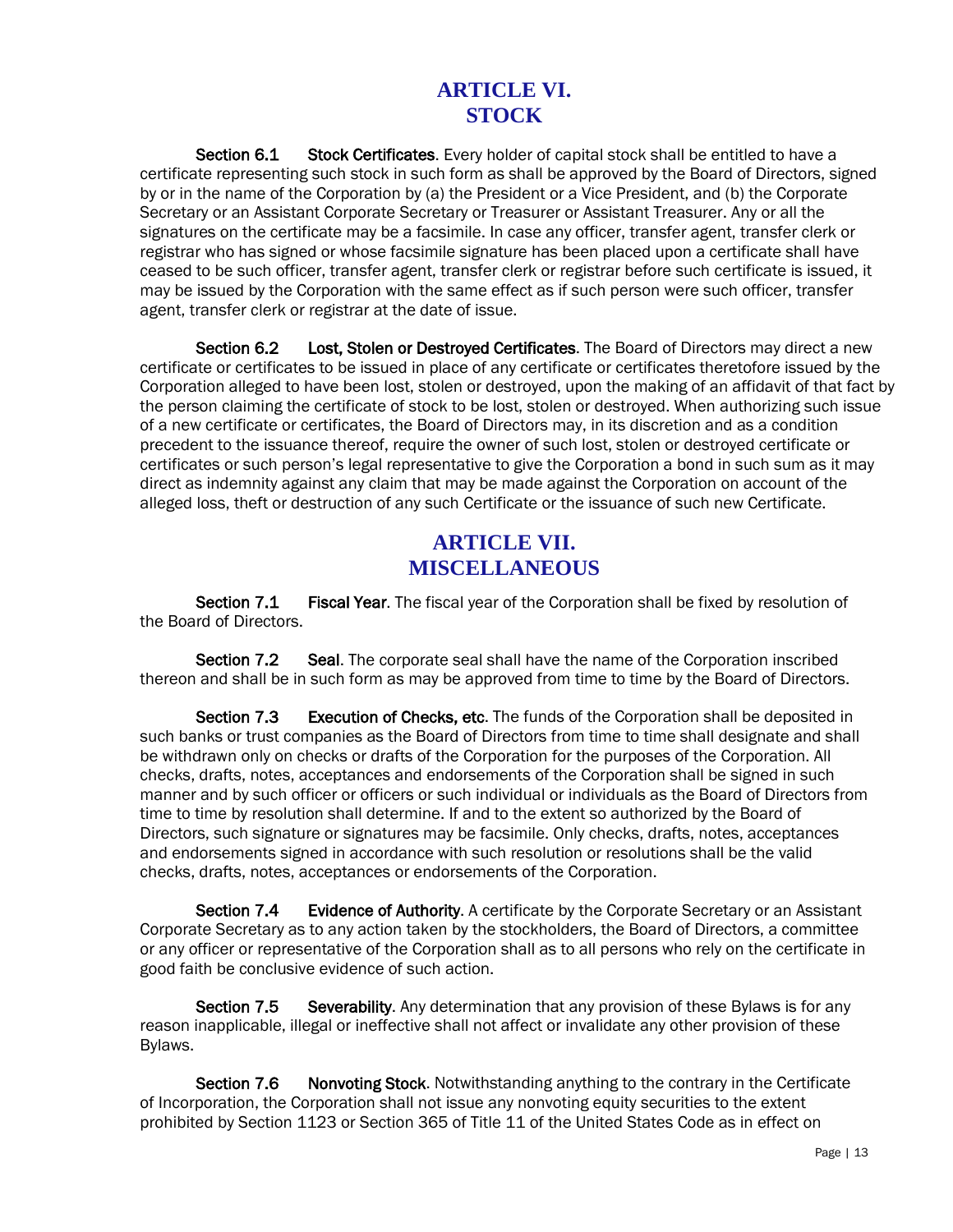October 19, 2004; *provided, however*, that this Section 7.6 of Article VII, (a) shall have no further force and effect beyond that required under Section 1123 of the United States Bankruptcy Code, (b) shall have such force and effect, if any, only for so long as such Section is in effect and applicable to the Corporation, and (c) in all events may be amended or eliminated in accordance with applicable law as from time to time in effect.

#### **ARTICLE VIII. AMENDMENTS**

Section 8.1 Creation, Amendment and Repeal of Bylaws. In furtherance and not in limitation of the powers conferred upon it by the laws of the State of Delaware, the Board of Directors shall have the power to adopt, alter, amend or repeal the Bylaws of the Corporation, subject to the power of the stockholders of the Corporation to alter or repeal any Bylaws whether adopted by them or otherwise.